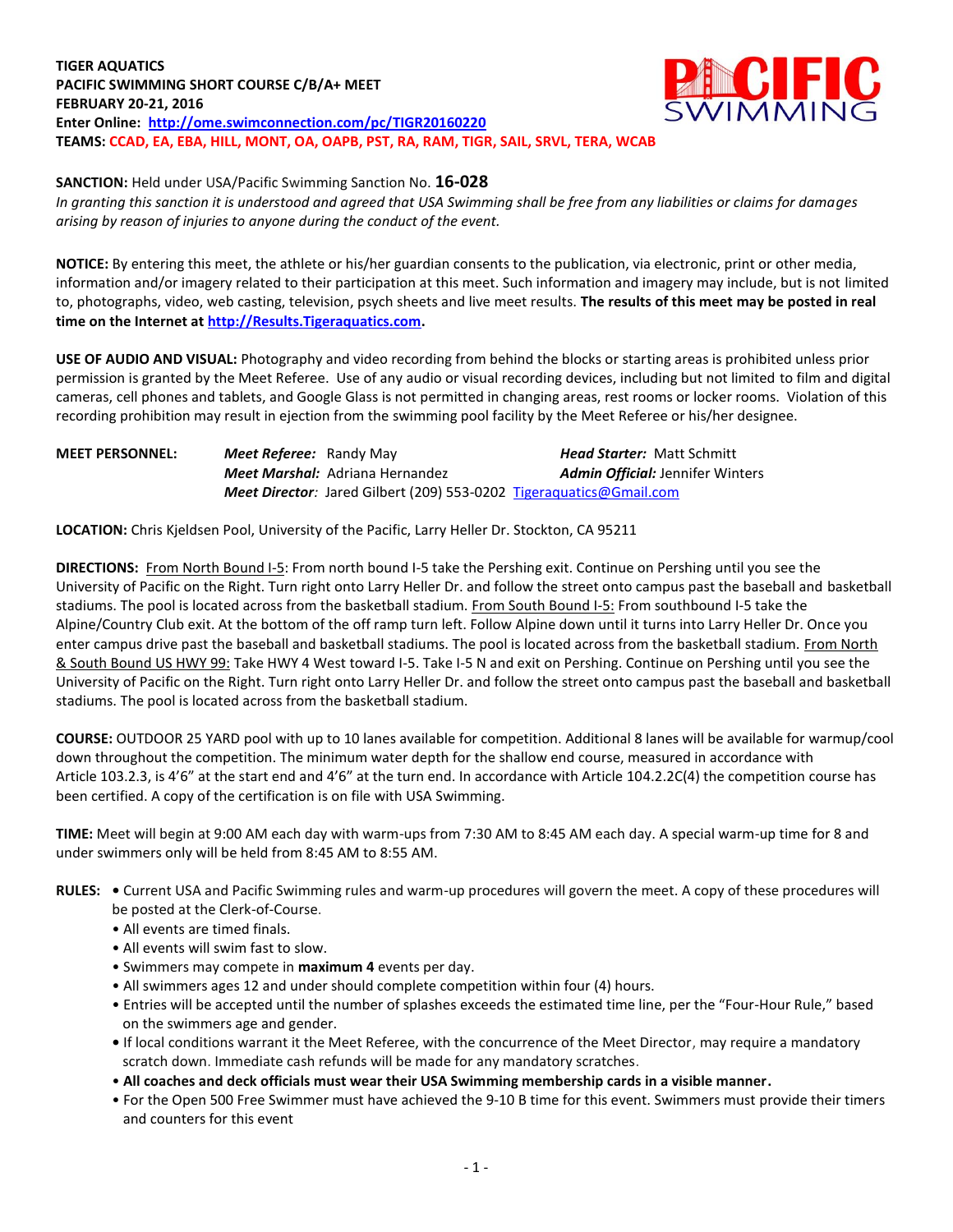**•** For the Open 400 IM: Swimmer must have achieved the 11-12 B time for this event. Swimmers must provide their own timers for this event.

**ATTENTION HIGH SCHOOL SWIMMERS:** If you are a high school swimmer in season, you need to be **Unattached** from your club. It is the swimmers responsibility to be Unattached for this meet. You can un-attach at the meet if necessary. This does not apply to swimmers swimming under the rules of the Nevada Interscholastic Activities Association (NIAA).

**UNACCOMPANIED SWIMMERS:** Any USA-S athlete-member competing at the meet must be accompanied by a USA Swimming member-coach for the purposes of athlete supervision during warm-up, competition and warm-down. If a coach-member of the athlete's USA-S Club does not attend the meet to serve in said supervisory capacity, it is the responsibility of the swimmer or the swimmer's legal guardian to arrange for supervision by a USA-S member-coach. The Meet Director or Meet Referee may assist the swimmer in making arrangements for such supervision; however, it is recommended that such arrangements be made in advance of the meet by the athlete's USA-S Club Member-Coach.

**RACING STARTS:** Swimmers must be certified by a USA-S member-coach as being proficient in performing a racing start, or must start the race in the water. It is the responsibility of the swimmer or the swimmer's legal guardian to ensure compliance with this requirement.

**RESTRICTIONS:** • Smoking and the use of other tobacco products is prohibited on the pool deck, in the locker rooms, in spectator

- seating, on standing areas and in all areas used by swimmers, during the meet and during warm-up periods.
- Sale and use of alcoholic beverages is prohibited in all areas of the meet venue.
- No glass containers are allowed in the meet venue.
- No propane heater is permitted except for snack bar/meet operations.
- All shelters must be properly secured.
- Changing into or out of swimsuits other than in locker rooms or other designated areas is prohibited.

• Destructive devices, to include but not limited to, explosive devices and equipment, firearms (open or concealed), blades, knives, mace, stun guns and blunt objects are strictly prohibited in the swimming facility and its surrounding areas. If observed, the Meet Referee or his/her designee may ask that these devices be stored safely away from the public or removed from the facility. Noncompliance may result in the reporting to law enforcement authorities and ejection from the facility. Law enforcement officers (LEO) are exempt per applicable laws.

**ELIGIBILITY:** • Swimmers must be current members of USA-S and enter their name and registration number on the meet entry card as they are shown on their Registration Card. If this is not done, it may be difficult to match the swimmer with the registration and times database. The meet host will check all swimmer registrations against the SWIMS database and if not found to be registered, the Meet Director shall accept the registration at the meet (a \$10 surcharge will be added to the regular registration fee). Duplicate registrations will be refunded by mail.

• Swimmers in the "A" Division must have met at least USA Swimming Motivational "A" minimum time standard.

Swimmers in the "B" Division must have met at least the listed "B" minimum time standard. All entry times slower than the listed "B" time standard will be in the "C" Division.

• Entries with **"NO TIME" will be REJECTED.**

• Entry times submitted for this meet will be checked against a computer database and may be changed in accordance with Pacific Swimming Entry Time Verification Procedures.

• Disabled swimmers are welcome to attend this meet and should contact the Meet Director or Meet Referee regarding any special accommodations on entry times and seeding per Pacific Swimming policy.

• Swimmers 19 years of age and over may compete in the meet for time only, no awards. Such swimmers must have met standards for the 17-18 age group.

• The swimmer's age will be the age of the swimmer on the first day of the meet.

**ENTRY PRIORITY:** Meet entries will not be accepted any earlier then January 16,2016 Entries from members of "year round" Zone 2 teams postmarked or entered online by 11:59 p.m. on January 22, 2016 will be given 1<sup>st</sup> priority acceptance. Entries from members of all Zone 2 teams (year round and seasonal) postmarked or entered online between 12:00 am January 22, 2016 and 11:59 PM January 29, 2016 will be given 2<sup>nd</sup> priority acceptance All entries from Zone 2, all other Pacific LSC Zones and other LSC's, either postmarked, entered online, or hand delivered by the entry deadline will be considered in the order that they were received.

**\*\* NOTE: Swimmers who falsify their entry from by listing a team to which they are not legitimately associated will be rejected from the meet. Further, entry fees will not be refunded and they may be referred to the Pacific Swimming Review Committee for disciplinary action.**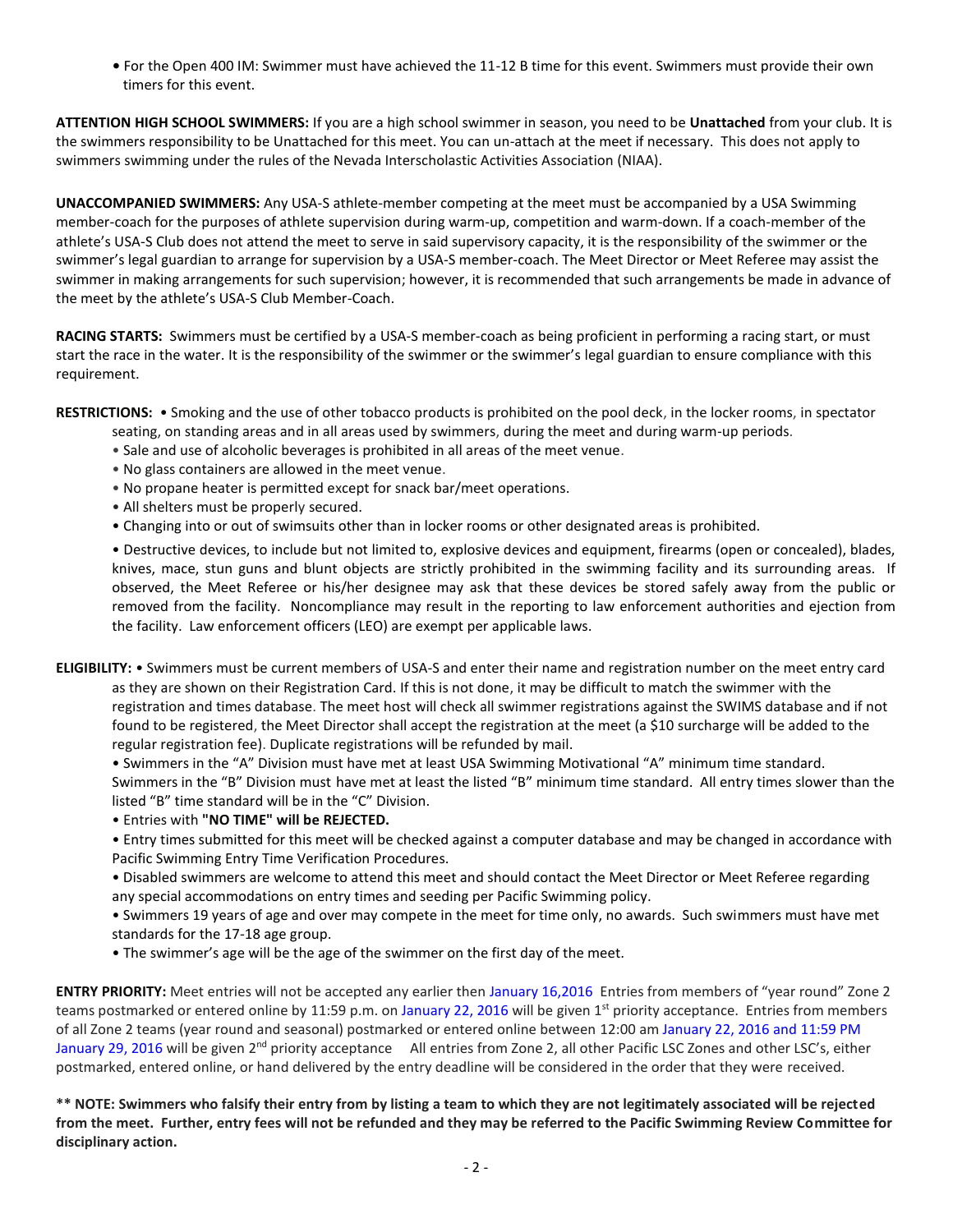**ENTRY FEES:** \$4.00 per event plus an \$8.00 participation fee per swimmer. Entries will be rejected if payment is not sent at time of request. No refunds will be made, except mandatory scratch downs.

**ONLINE ENTRIES:** To enter online go to **<http://ome.swimconnection.com/pc/TIGR20160220>** to receive an immediate entry confirmation. This method requires payment by credit card. Swim Connection, LLC charges a processing fee for this service, equal to \$1 per swimmer plus 5% of the total Entry Fees. Please note that the processing fee is a separate fee from the Entry Fees. If you do not wish to pay the processing fee, enter the meet using a mail entry. **Entering online is a convenience, is completely voluntary, and is in no way required or expected of a swimmer by Pacific Swimming.** Online entries will be accepted through **Wednesday, February 10, 2016,** or until the number of splashes exceeds the estimated time line, per the "Four-Hour Rule," based on the swimmers age and gender. Please print out the Swim Connection proof of entry and bring it with you to the swim meet.

**MAILED OR HAND DELIVERED ENTRIES**: Entries must be on the attached consolidated entry form. Forms must be filled out completely and printed clearly with swimmers best time. Entries must be postmarked by midnight, Monday, February 8, 2016 or hand delivered by 6:30 p.m. Wednesday, February 10, 2016. No late entries will be accepted. Requests for confirmation of receipt of entries should include a self-addressed envelope. Entries will be accepted through Wednesday, February 10, 2016 or until the number of splashes exceeds the estimated time line, per the "Four-Hour Rule," based on the swimmers age and gender.

| Make check payable to: Tiger Aquatics  |                                                   |                     |
|----------------------------------------|---------------------------------------------------|---------------------|
| <b>Mail entries to: Tiger Aquatics</b> | <b>Hand deliver entries to:</b> Adriana Hernandez |                     |
| P.O. Box 4667                          |                                                   | 3524 Pacific Avenue |
| Stockton, CA 95204                     |                                                   | Stockton. CA 95204  |

**CHECK-IN:** The meet will be deck seeded. Swimmers must check-in at the Clerk-of-Course. No event shall be closed more than 30 minutes before the scheduled start of the session. Close of check-in for all individual events shall be no more than 60 minutes before the estimated time of the start of the first heat of the event. Swimmers who do not check in will not be seeded and will not be allowed to compete in that event.

**SCRATCHES:** Any swimmers not reporting for or competing in an individual timed final event that they have checked in for shall not be penalized. Swimmers who must withdraw from an event after it is seeded are requested to inform the referee immediately.

**AWARDS:** The first eight (8) places will be awarded for 9-10, 11-12, 13-14, 15-16 and 17-18 age groups in each division (C/B/BB). Swimmers 8 & Under will be awarded in divisions PC-C, PC-B and PC-A. All swimmers achieving a new A time will be awarded a standard "A" medal, regardless of place achieved in the event. No awards will be given for swimmers 19 years of age and older. **Note:** Individual awards must be picked up at the meet.

**ADMISSION:** Free. A two-day program will be available for \$3.

**SNACK BAR & HOSPITALITY:** A snack bar will be available throughout the competition. Coaches and working deck officials will be provided lunch. Hospitality will serve refreshments to timers and volunteers.

**MISCELLANEOUS:** No overnight parking is allowed. Facilities will not be provided after meet hours.

**MINIMUM OFFICIALS:** The Meet Referee shall conduct an inventory of Officials and shall compare the number of swimmers entered against the number of officials that worked representing each team per day of the meet. Those teams who have not provided sufficient officials in a day of the meet, in accordance with the table below, will be fined \$100 per missing official per day.

| Club swimmers entered in session | Trained and carded officials requested |  |  |  |  |  |
|----------------------------------|----------------------------------------|--|--|--|--|--|
| $1 - 10$                         |                                        |  |  |  |  |  |
| $11 - 25$                        |                                        |  |  |  |  |  |
| 26-50                            |                                        |  |  |  |  |  |
| 51-75                            |                                        |  |  |  |  |  |
| 76-100                           |                                        |  |  |  |  |  |
| 100 or more                      | +1 for every additional 20 swimmers    |  |  |  |  |  |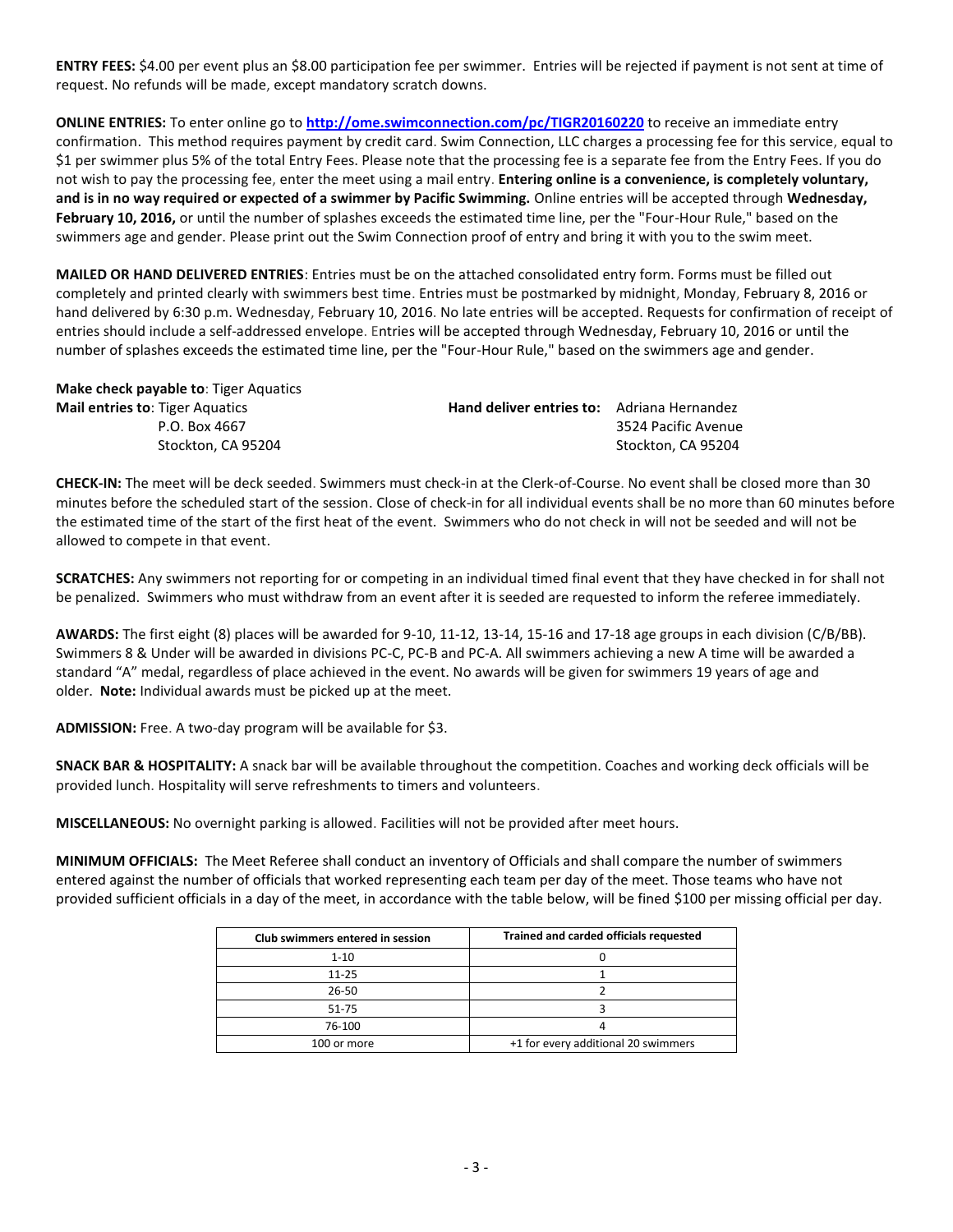## **EVENT SUMMARY**

|               |                | SATURDAY, February 20, 2016 |                | SUNDAY, February 21, 2016 |            |                 |            |  |  |
|---------------|----------------|-----------------------------|----------------|---------------------------|------------|-----------------|------------|--|--|
| 8 & UN        | $9 - 10$       | $11 - 12$                   | 13 & Over      | 8 & UN                    | $9 - 10$   | $11 - 12$       | 13 & Over  |  |  |
| 25 Back       | 200 IM         | 200 IM                      | 200 IM         | 25 Breast                 | 200 Free   | 200 Free        | 200 Free   |  |  |
| 50 Free       | 50 Free        | 50 Free                     | 50 Free        | 50 Back                   | 50 Back    | 50 Back         | 200 Back   |  |  |
| 25 Flv        | 100 Back       | 100 Back                    | 100 Back       | 100 IM                    | 100 IM     | 100 IM          | 200 Fly    |  |  |
| 50 Breast     | 50 Breast      | 200 Breast                  | 200 Breast     | <b>100 Free</b>           | 100 Free   | <b>100 Free</b> | 100 Free   |  |  |
| <b>50 Fly</b> | <b>50 Fly</b>  | 100 Fly                     | <b>100 Fly</b> | 25 Free                   | 100 Breast | 50 fly          | 100 Breast |  |  |
|               | 500 Free Open* |                             |                | 400 IM Open**             |            |                 |            |  |  |

## **EVENTS**

|                | Saturday, February 20, 2016 |                |  |  |
|----------------|-----------------------------|----------------|--|--|
| GIRLS #        | <b>EVENT</b>                | <b>BOYS#</b>   |  |  |
| $\mathbf{1}$   | 13-Over 200 IM              | $\overline{2}$ |  |  |
| 3              | 11-12 200 IM                | 4              |  |  |
| 5              | 9-10 200 IM                 | 6              |  |  |
| $\overline{7}$ | 8-UN 25 Back                | 8              |  |  |
| 9              | 13-Over 50 Free             | 10             |  |  |
| 11             | 11-12 50 Free               | 12             |  |  |
| 13             | 10-UN 50 Free               | 14             |  |  |
| 15             | 13-Over 100 Back            | 16             |  |  |
| 17             | 11-12 100 Back              | 18             |  |  |
| 19             | 9-10 100 Back               | 20             |  |  |
| 21             | 8-UN 25 Fly                 | 22             |  |  |
| 23             | 13-Over 200 Breast          | 24             |  |  |
| 25             | 11-12 200 Breast            | 26             |  |  |
| 27             | 10-UN 50 Breast             | 28             |  |  |
| 29             | 13-Over 100 Fly             | 30             |  |  |
| 31             | 11-12 100 Fly               | 32             |  |  |
| 33             | 10-UN 50 Fly                | 34             |  |  |
| 35             | OPEN 500 Free*              | 36             |  |  |

| Saturday, February 20, 2016 |                    |                | Sunday, February 21, 2016 |                    |              |  |  |  |
|-----------------------------|--------------------|----------------|---------------------------|--------------------|--------------|--|--|--|
| <b>GIRLS #</b>              | <b>EVENT</b>       | <b>BOYS#</b>   | GIRLS#<br><b>EVENT</b>    |                    | <b>BOYS#</b> |  |  |  |
| $\mathbf{1}$                | 13-Over 200 IM     | $\overline{2}$ | 37                        | 13-Over 200 Free   | 38           |  |  |  |
| 3                           | 11-12 200 IM       | 4              | 39                        | 11-12 200 Free     | 40           |  |  |  |
| 5                           | 9-10 200 IM        | 6              | 41                        | 9-10 200 Free      | 42           |  |  |  |
| $\overline{7}$              | 8-UN 25 Back       | 8              | 43                        | 8-UN 25 Breast     | 44           |  |  |  |
| 9                           | 13-Over 50 Free    | 10             | 45                        | 13-Over 200 Back   | 46           |  |  |  |
| 11                          | 11-12 50 Free      | 12             | 47                        | 11-12 50 Back      | 48           |  |  |  |
| 13                          | 10-UN 50 Free      | 14             | 49                        | 10-UN 50 Back      | 50           |  |  |  |
| 15                          | 13-Over 100 Back   | 16             | 51                        | 13-Over 200 Fly    | 52           |  |  |  |
| 17                          | 11-12 100 Back     | 18             | 53                        | 11-12 100 IM       | 54           |  |  |  |
| 19                          | 9-10 100 Back      | 20             | 55                        | 10-UN 100 IM       | 56           |  |  |  |
| 21                          | 8-UN 25 Fly        | 22             | 57                        | 13-Over 100 Free   | 58           |  |  |  |
| 23                          | 13-Over 200 Breast | 24             | 59                        | 11-12 100 Free     | 60           |  |  |  |
| 25                          | 11-12 200 Breast   | 26             | 61                        | 10-UN 100 Free     | 62           |  |  |  |
| 27                          | 10-UN 50 Breast    | 28             | 63                        | 13-Over 100 Breast | 64           |  |  |  |
| 29                          | 13-Over 100 Fly    | 30             | 65                        | 11-12 50 Fly       | 66           |  |  |  |
| 31                          | 11-12 100 Fly      | 32             | 67                        | 9-10 100 Breast    | 68           |  |  |  |
| 33                          | 10-UN 50 Fly       | 34             | 69                        | 8-UN 25 Free       | 70           |  |  |  |
| 35                          | OPEN 500 Free*     | 36             | 71                        | OPEN 400 IM**      | 72           |  |  |  |

\*For the 500 Free Open: Swimmer must have achieved the 9-10 B time for this event. Swimmers must provide their timers and counters for this event.

\*\* For the 400 IM Open: Swimmer must have achieved the 11-12 B time for this event. Swimmers must provide their own timers for this event.

500 Free and 400 IM are open events and not subject to the 4-hour rule. Must provide your own timers for these events.

Use the following URL to find the time standards: <http://www.pacswim.org/swim-meet-times/standards>